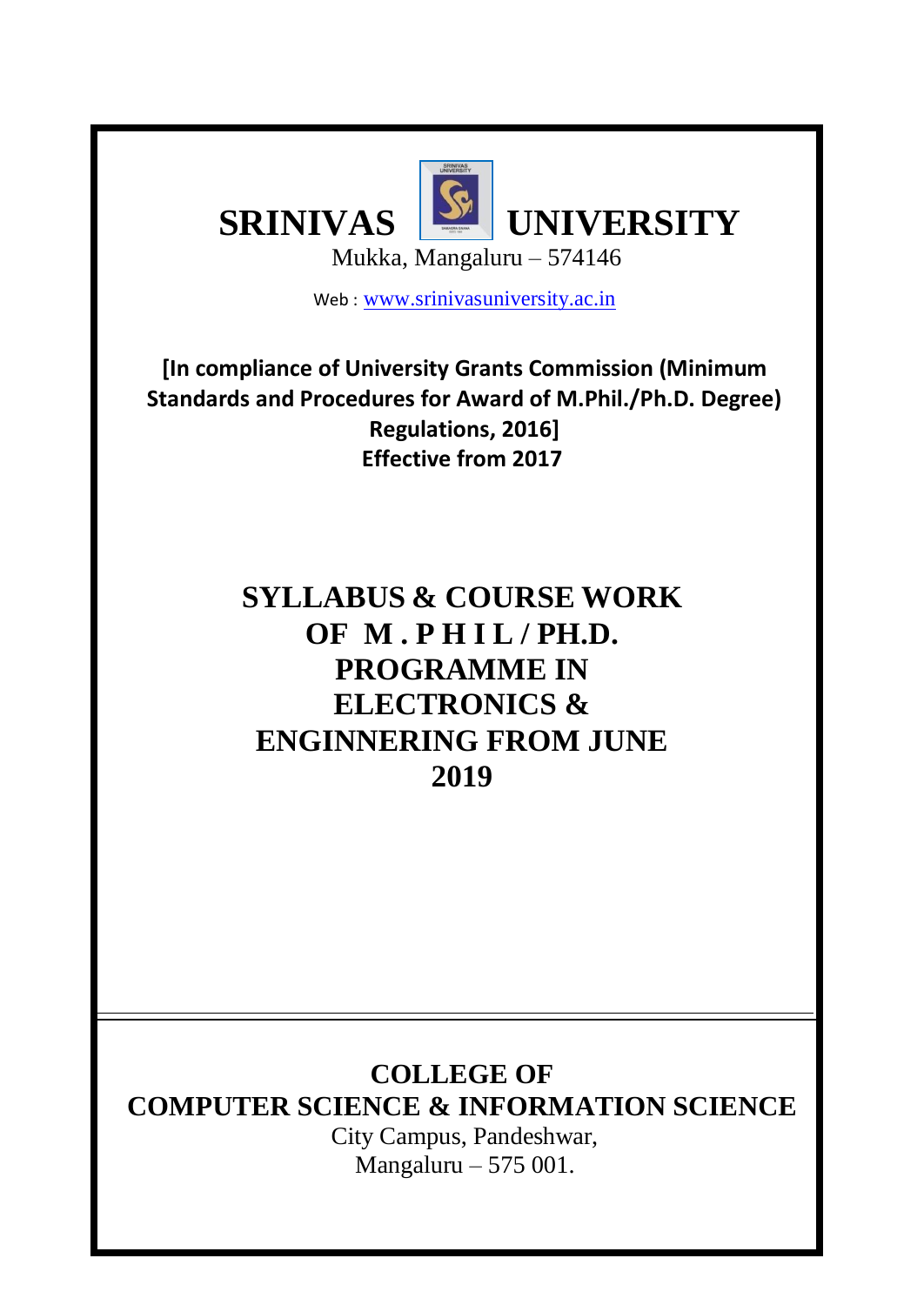## **SRINIVAS UNIVERSITY**

# **COLLEGE OF COMPUTER SCIENCE & INFORMATION SCIENCE PH.D. PROGRAMME – June-2019**

# **SYLLABUS OF COURSE WORK**

## **A. COURSE WORK PATTERN 400 M**

| Sl.            | <b>Subjects</b>                       | Exam                        | <b>Credits</b> | <b>Internal</b> | <b>External</b> | <b>Marks</b> |
|----------------|---------------------------------------|-----------------------------|----------------|-----------------|-----------------|--------------|
| No.            |                                       | (Hours)                     |                | <b>Marks</b>    | <b>Marks</b>    |              |
| $\mathbf{1}$   | <b>Oualitative &amp; Quantitative</b> | 2                           | 4              | 50              | 50              | 100          |
|                | <b>Research in Electronics</b>        |                             |                |                 |                 |              |
| 2              | <b>Advanced Topics in Electronics</b> | $\mathcal{D}_{\mathcal{L}}$ | 4              | 50              | 50              | 100          |
|                |                                       |                             |                |                 |                 |              |
| 3              | <b>Publication and Presentation</b>   | $\overline{2}$              | 4              | 50              | 50              | 100          |
|                | on Research topic, Review of          |                             |                |                 |                 |              |
|                | Literature (1 paper)                  |                             |                |                 |                 |              |
| $\overline{4}$ | Publication and Presentation          | $\mathcal{D}$               | $\overline{4}$ | 50              | 50              | 100          |
|                | of Industry Analysis (1 paper)        |                             |                |                 |                 |              |
|                | Publication and Presentation          |                             |                |                 |                 |              |
|                | Analysis<br>οf<br>Company             |                             |                |                 |                 |              |
|                | $(1$ paper)                           |                             |                |                 |                 |              |
| <b>Total</b>   |                                       |                             | 16             | 200             | 200             | 400          |

### **B. COURSE WORK SYLLABUS**

### **1. Qualitative & Quantitative Research Methods 100 M**

### **Internal Marks: 50 University Examination Marks: 50**

- Unit 1: Research Methodology
- Unit 2: Probability and Statistics.
- Unit 3:Scripting Languages:
- Unit 4: Technical writing using LaTeX:

Unit 5: Research Methods & Techniques Certification:

**Note :** Submit hand written Assignment for Unit 1 to Unit 4 (4 Assignments). Submit Online Certificate obtained from NPTEL or Swayam.

**Examination Pattern:** Answer any 5 questions from 6, each carries 10 Marks. These questions should cover all four units.

### **2. Subject Paper: Advanced Topics in Computer Science and Information Science 100 M**

### **Internal Marks : 50 University Examination Marks : 50**

Unit 1. Basics of Electronics

Unit 2. Amplifiers

Unit 3. Boolean Algebra and Logic Gates

Unit 4. Sequential Circuits and microprocessors

Unit 5. Introduction to Communication

**Note :** Prepare and submit Assignment in electronic format and also submit 250 MCQs Questions and answers (From each unit 50 Questions).

**Examination Pattern:** Answer all 50 questions, each carries 1 mark.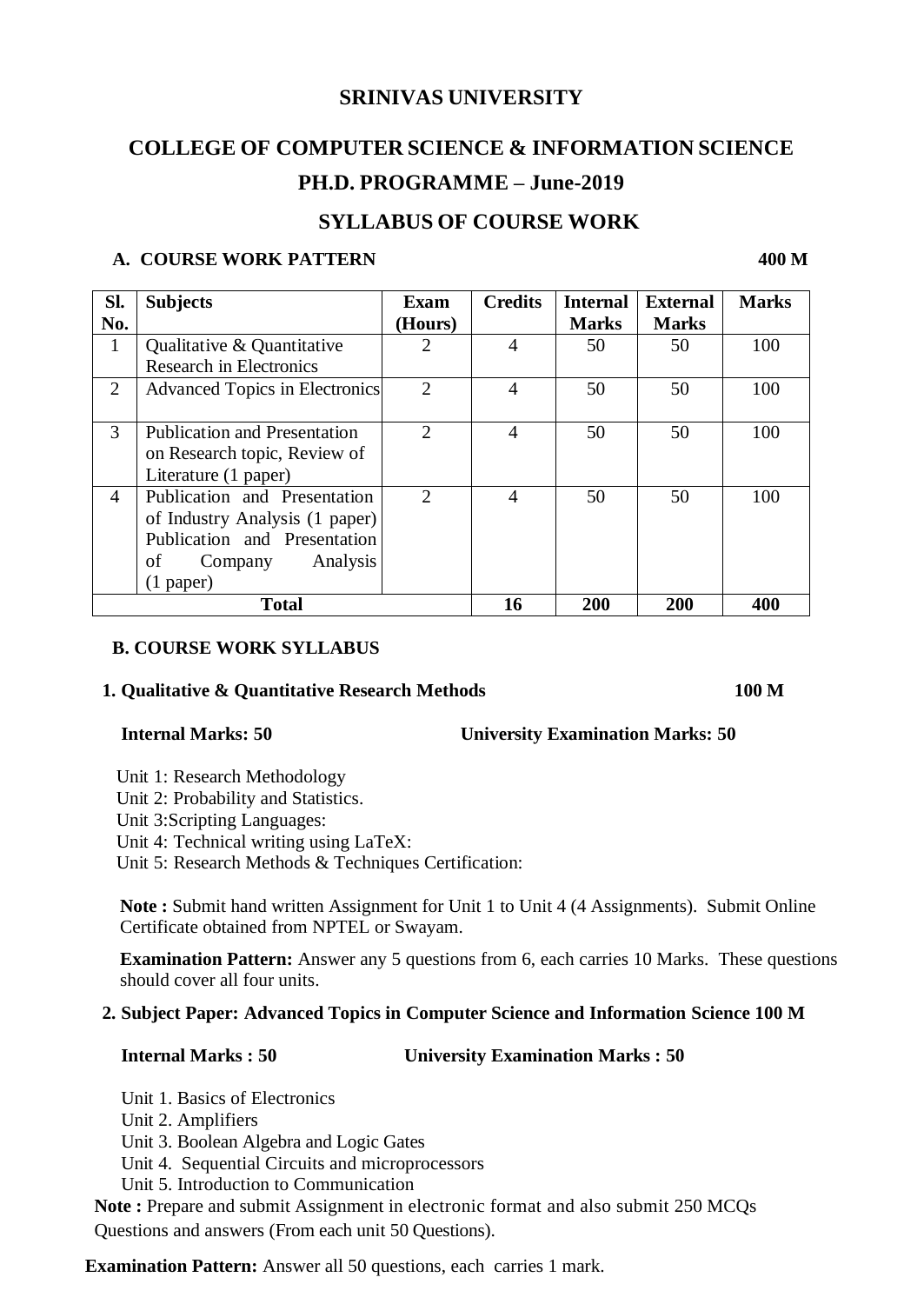#### **3. IT Case Studies 100 Marks Internal Marks: 50 University Examination Marks: 50**

Publication and Presentation of Industry Analysis (1 paper) Publication and Presentation of Company Analysis (1 paper)

- (1) Industry Analysis, Publication and Presentation 1
- (2) Company Analysis, Publication and Presentation  $-2$

**Examination pattern:** Answer any 5 Questions from 6, each carries 10 marks (Guide will prepare 3 Questions From Industry Analysis paper, and 3 Questions from Company Analysis paper)

#### **4. Literature Review on Research Topic 100 M**

### **Internal Marks: 50 University Examination Marks: 50**

Topic Identification, preparing a Review Article on the identified topic with minimum 10 book reference, 50 research article reference, & 10 website reference. PPT Presentation & Publication of Review Article with research gap, and research agenda.

**Examination pattern:** Answer any 5 Questions from 6, each carries 10 marks (Guide will prepare 6 questions from Literature Review Article)

Minimum for Pass required: 50% Marks in each individual subject.

### **Detailed Syllabus of Qualitative & Quantitative Research in CS & IS**

### **UNIT I**

Research Methodology: Introduction to Scientific Research, Meaning, Objectives and Significance of Research Motivation in Research, Types of research approaches, Quantitative research methods, Research methods versus methodology, Research process, Criteria of good research, Research problems, Necessity of defining the problem, Technique involved in defining the problem, Design and Development Research Methods, Meaning of research design, Need for research design, Features of a good design, Different research designs, Basic principles of experimental designs, Ethics in research, Building expertise in the areas of interest, generating the base content in the selected area, literature survey for research work, arriving at directions of research, Formulation of research title, development of criteria based research proposal.

### **UNIT II**

Probability and Statistics: Probability as a measure of uncertainty, probabilities for events, axioms, probability rules, Fail time data analysis, Hazard models, conditional probability, Bayes' rule, random variables, probability distributions, discrete and continuous distributions, univariate and multivariate distributions, joint, marginal, conditional distributions, expected values (mean, variance, covariance), sampling/simulation, study of a population or distribution, System reliability, Stochastic process, Software tools for Mathematical and statistical analysis, Scilab/SPSS.

### **UNIT III**

Scripting Languages: Overview: The nature of scripting languages, scripting v/s programming, Python Programming. Regular expressions, Network programming, Internet client programming, Multithreaded programming, GUI programming, Database programming, Web clients and servers, Web programming: CGI and WSGI, Web frameworks : Django, web services.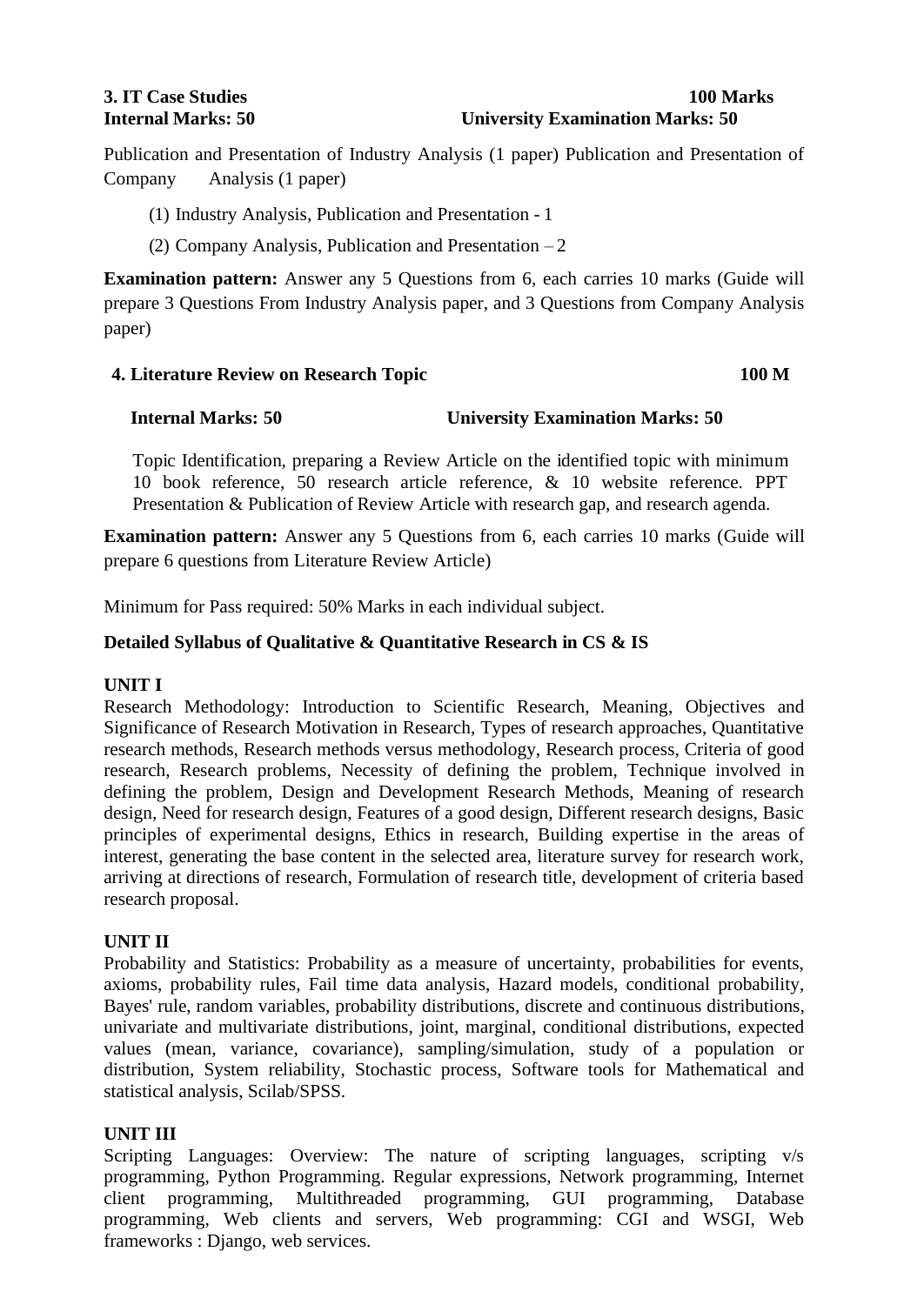### **UNIT IV**

Technical writing using LaTeX: Scientific Writing : Significance of report writing, Structure and Components of Research Report, Types of Report: research papers, thesis, Research Project Reports, Precautions for writing research reports, Pictures and Graphs, Citation Styles, Oral presentation, Exposure to LaTeX, Installation, MikTeX, TeXnicCenter, Creating reports and articles, Text environment, Math environment, Figures, Tables, BibTeX reference manager, Camera Ready Preparation. Statistics. Interpretation – Meaning, Technique, Precaution. Report Writing – Significance, Different Steps. Layout of the Research Report, Types of Reports, Oral Presentation, Research Report Writing – Mechanics, **Precautions** 

### **UNIT V**

Online Certification Course based on research methodology from NPTEL, Swayam or any other online course providers.

### **REFECENCES:**

1. C. R. Kothari, *Research Methodology Methods & Techniques*, 2nd Edition, Wishwa Pakashan Publishers.

2. Misra R.P, *Research Methodology – A Hand Book*, Concept publishing Company, New Delhi 1988

3. Kai Lai Chung, *A Course in Probability Theory*, Third Edition, Academic Press.

4. Gilbert Strang*, Introduction to Linear Algebra*, 3rd edition, Wellesley-Cambridge Press and SIAM

5. David Barron, *The World of Scripting Languages*, Wiley Publications.

6. *Core Python application programming*, Third edition Wesley J Chun, PEARSON.

7. Leslie Lamport, *LaTeX: A Document Preparation System*, Second Edition.

### **Detailed Syllabus of Subject Paper in Advanced Topics in Electronics**

**Unit 1-Basics of Electronics** Resistors, Inductors, Capacitors, PN Junction diode, biasing, characteristics, types of diodes, Transistors, characteristics, types of transistors, FETs, UJT

**Unit II- Amplifiers:** Theory of amplification, Basic CE amplifiers, Different types of Amplifiers, Operational Amplifiers, Inverting and Non Inverting Amplifiers, Differential Amplifiers, Adder, Differentiator, Voltage to current and current to voltage converter

**Unit III-Boolean Algibra and Logic Gates:** Number system, Conversion to different bases, binary algebra, Number representation (single precission, double precission), Basic Logic gates, Universal gates, Boolean Postulates, Simplification of SOP using Boolean Algibra, Design of Expressions using basic logic gates, K-Map 3 and 4 variables

**Unit IV: Sequential Circuits and Microproocessors:** Flip Flops, Various Types of Flip Flops, Assynchronous Counters, Synchronous counters, Design of Mod 10 counter, Ripple Counter, Registers, Different types of Registers, Comparators, Introduction to Microprocessor 8086, Architercture of 8086 Processors, Programming of 8086 Processors, Different types of Interrupts

### **Unit V: Introduction to Communication:**

Basics of Communication, Basics of Modulation, Different types of Modulation, Frequency Modulation, Pulse Amplitude Modulation, Pulse Width Modulation, Pulse Position Modulation, Demodulation, Introduction to TV Communication, Composit TV signal Analysis, Antenna- Different btypes and Uses